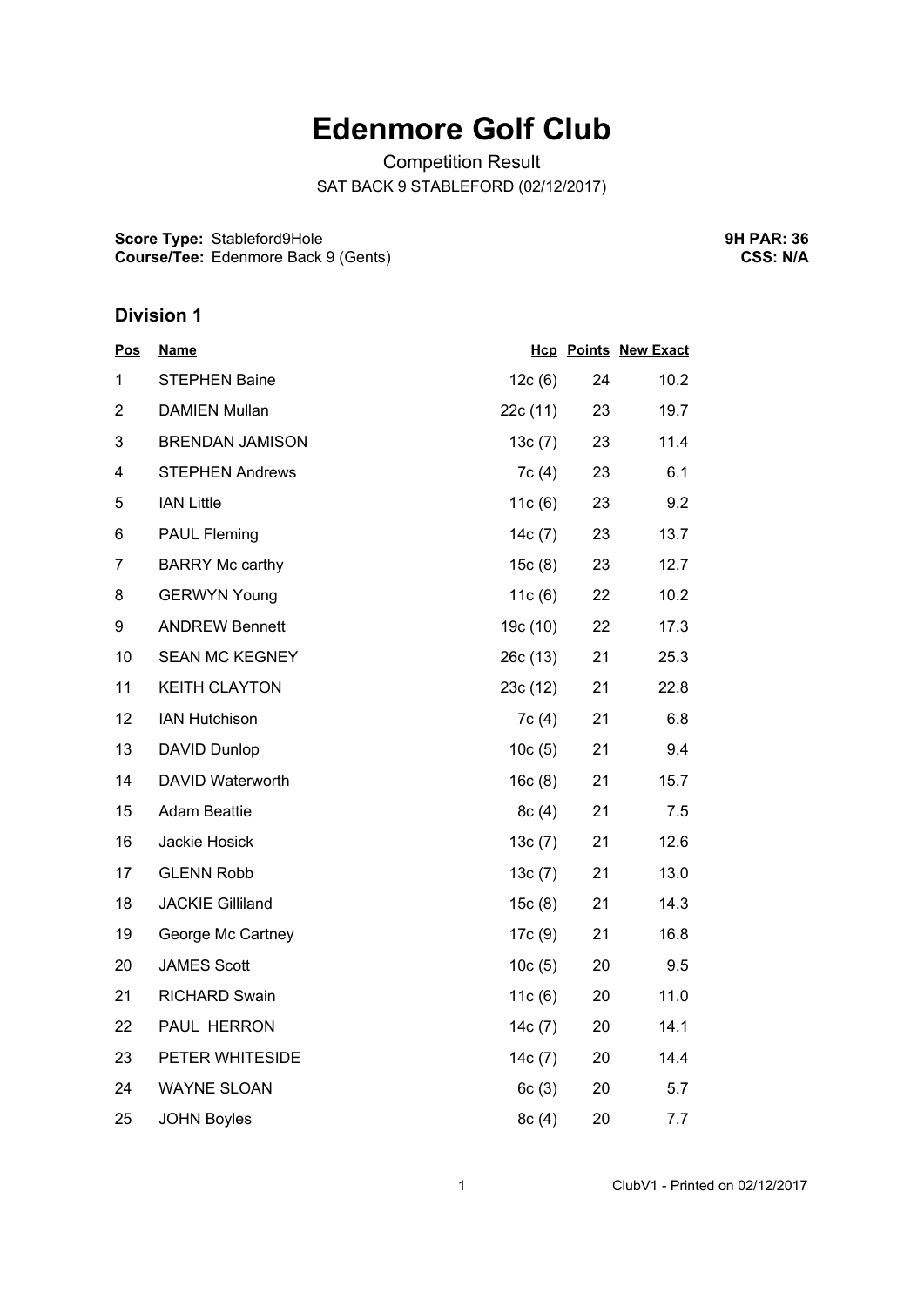## **Division 1**

| <u>Pos</u> | <b>Name</b>             |           |    | <b>Hcp Points New Exact</b> |
|------------|-------------------------|-----------|----|-----------------------------|
| 26         | Mark Wilson             | 17c (9)   | 20 | 16.6                        |
| 27         | Jonathan Mc gahey       | 15c(8)    | 20 | 15.0                        |
| 28         | Louis Eyres             | 14c(7)    | 20 | 12.8                        |
| 29         | <b>BRIAN Weir</b>       | 7c(4)     | 19 | 6.8                         |
| 30         | <b>Greig Stewart</b>    | 19c (10)  | 19 | 18.6                        |
| 31         | <b>DAVID Temple</b>     | 18c(9)    | 19 | 18.4                        |
| 32         | <b>RYAN Agnew</b>       | 14 $c(7)$ | 19 | 13.8                        |
| 33         | <b>STEPHEN Hylands</b>  | 6c(3)     | 19 | 5.6                         |
| 34         | <b>PATRICK Agnew</b>    | 4c(2)     | 19 | 4.4                         |
| 35         | <b>KEITH GREGSON</b>    | 7c(4)     | 18 | 7.1                         |
| 36         | DESMOND Mc carthy       | 26c(13)   | 18 | 26.2                        |
| 37         | <b>FRANK Mc cracken</b> | 12c(6)    | 18 | 12.1                        |
| 38         | <b>STEPHEN Cummings</b> | 6c(3)     | 18 | 6.4                         |
| 39         | <b>MICHAEL Currie</b>   | 12c(6)    | 18 | 11.7                        |
| 40         | <b>STEPHEN Mc fall</b>  | 7c(4)     | 18 | 7.3                         |
| 41         | <b>KEITH Robinson</b>   | 16c(8)    | 18 | 15.7                        |
| 42         | <b>HERBIE Boomer</b>    | 26c(13)   | 18 | 25.9                        |
| 43         | <b>WILLIAM Moffett</b>  | 9c(5)     | 18 | 9.3                         |
| 44         | <b>KEITH Hare</b>       | 22c(11)   | 18 | 22.4                        |
| 45         | PHILLIP Henderson       | 13c(7)    | 18 | 12.5                        |
| 46         | <b>STEPHEN Fletcher</b> | 21c(11)   | 18 | 21.3                        |
| 47         | Paul Gardiner           | 17c (9)   | 17 | 17.3                        |
| 48         | <b>EDWARD Moulds</b>    | 12c(6)    | 17 | 11.6                        |
| 49         | <b>ALAN Boomer</b>      | 14c(7)    | 17 | 14.3                        |
| 50         | <b>NIALL Moore</b>      | 10c(5)    | 17 | 9.5                         |
| 51         | <b>MARTIN Wright</b>    | 15c(8)    | 17 | 14.5                        |
| 52         | <b>WILLIAM Grant</b>    | 13c(7)    | 17 | 12.5                        |
| 53         | <b>Steven Eyres</b>     | 2c(1)     | 17 | 2.3                         |
| 54         | <b>JOHN Brown</b>       | 14c(7)    | 17 | 14.1                        |